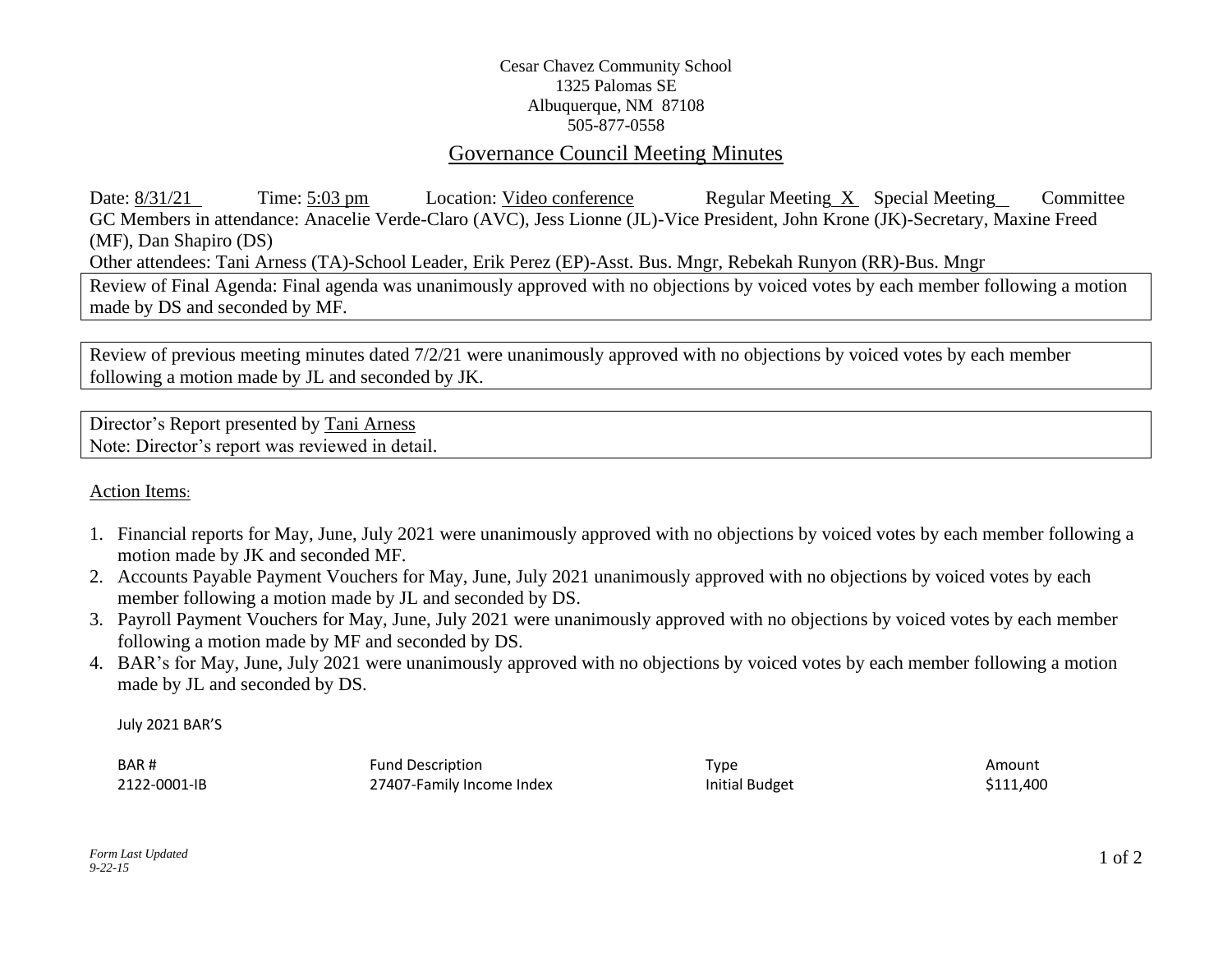### Cesar Chavez Community School 1325 Palomas SE Albuquerque, NM 87108 505-877-0558

| 2122-0002-1            | 11000-Operational       | Increase    | \$38,219 |
|------------------------|-------------------------|-------------|----------|
| Blanket BAR's approval |                         |             |          |
| BAR#                   | <b>Fund Description</b> | <b>Type</b> | Amount   |
| 2021-0068-M            | 27502-CTE               | Maintenance |          |
| 2021-0069-M            | 27502-CTE               | Transfer    |          |
| 2021-0070-M            | 27502-CTE               | Transfer    |          |
| 2021-0072-M            | 24106-IDEA-B            | Maintenance |          |
| 2021-0073-M            | 24301-CARES Act         | Transfer    |          |
| 2021-0073-M            | 24308-ESSER II          | Maintenance |          |
| 2021-0074-M            | 24101-Title I           | Maintenance |          |
| 2021-0075-M            | 24154-Title II          | Maintenance |          |
| 2021-0076-M            | 11000-Operational       | Maintenance |          |
| 2021-0077-M            | 11000-Operational       | Maintenance |          |
| 2021-0077-M            | 11000-Operational       | Maintenance |          |

5. A motion to approve 2021-2022 Ancillary Salary Schedule was unanimously approved with no objections by voiced votes by each member following motion made by DS and seconded by JL.

6. A motion to approve Resolution for Notice of Requirements was unanimously approved with no objections by voiced votes by each member following motion made by DS and seconded by MF.

7. A motion to approve Resolution for Building Purchase was unanimously approved with no objections by voiced votes by each member following motion made by MF and seconded by JK.

### Discussion Items:

- 1) NM DASH Focus Areas were discussed in detail
- 2) COVID-19 and Remote Learning Update were discussed in detail
- 3) Building Update was discussed in terms of resolution and future possibilities
- 4) Attendance Improvement Plan and the new Attendance Success Act were discussed.